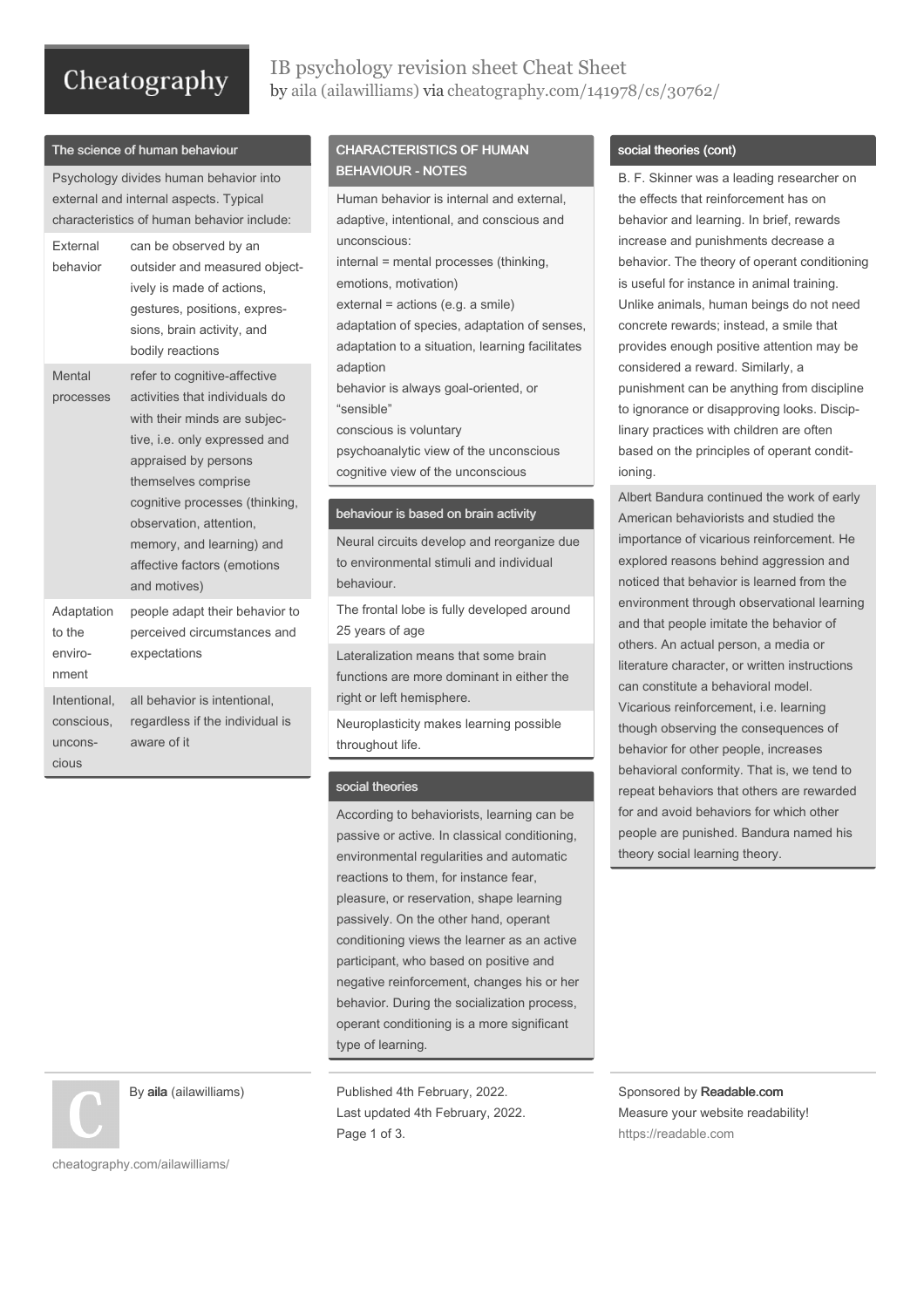# Cheatography

 $R$  chological schools of thoughts

## IB psychology revision sheet Cheat Sheet by aila [\(ailawilliams\)](http://www.cheatography.com/ailawilliams/) via [cheatography.com/141978/cs/30762/](http://www.cheatography.com/ailawilliams/cheat-sheets/ib-psychology-revision-sheet)

| ,,                                                                                      |                                                                                                                                                                                                                                                                                   |
|-----------------------------------------------------------------------------------------|-----------------------------------------------------------------------------------------------------------------------------------------------------------------------------------------------------------------------------------------------------------------------------------|
| Psycho-<br>dynamic<br>psychology<br>is based<br>on Freud's<br>ideas                     | Emphasis in human<br>behaviour: The structures of<br>the psyche (id, ego,<br>superego) develop in early<br>childhood and will shape<br>human behavior consciously<br>and especially unconsciously<br>in later life.                                                               |
| Behavi-<br>orism<br>wanted to<br>include<br>psychology<br>among<br>natural<br>sciences  | Emphasis in human<br>behaviour: Behavioral<br>responses and habits are<br>learned through conditioning<br>or modelling. The strength of<br>a behavior can be increased<br>with positive reinforcement<br>(rewards) and decreased with<br>negative reinforcement<br>(punishments). |
| Humanistic<br>psychology<br>generated<br>an<br>optimistic<br>view of<br>human<br>nature | Emphasis in human behavior:<br>Individuals are unique and<br>use the meanings they give to<br>their life to direct personal<br>behavior                                                                                                                                           |

## Psychological schools of thoughts (cont)

| Cognitive     | Emphasis in human           |
|---------------|-----------------------------|
| psychology    | behavior: Individual        |
| sees the      | schemas direct the active   |
| individual as | information processing      |
| an active     | and cognitive control of an |
| processor of  | individual.                 |
| information   |                             |

#### psychological/cognitive

infor

| schema: a pattern of                      | script: a         |
|-------------------------------------------|-------------------|
| thought or behavior that                  | sequence of       |
| organizes information of                  | accepted          |
| the environment and the                   | behavior in       |
| self                                      | social situations |
| self-concept: a schema                    | self-esteem: an   |
| of the self; involves                     | evaluation of     |
| physical characteristics,                 | one's own worth   |
| personality traits,                       | and an ability to |
| knowledge and skills,                     | trust personal    |
| and group roles                           | capacity          |
| self-regulation: any strategy to maintain |                   |
| mental balance                            |                   |
| $P =$ perception                          |                   |
| $T =$ thinking                            |                   |
| $M =$ memory                              |                   |
| $A =$ attention                           |                   |
| $L =$ learning                            |                   |
| $L =$ language                            |                   |
|                                           |                   |

## PSYCHOLOGICAL PERSPECTIVES

| cognitive processes.          |
|-------------------------------|
| emotions, motivation          |
|                               |
| evolution, nervous system     |
| and hormones, heredity        |
| culture, situational factors, |
| social environment            |
|                               |

#### The core ideas of evolutionary psychology

Genes show variation between individuals. Genes pass characteristics on to the next generation.

The strongest, best adapted individuals survive the struggle for existence. Successful mate selection and the production of healthy offspring are also signs of strength and good adaptation. The strongest, best adapted individuals can spread their genes more widely to the next generation.

Therefore, the characteristics improving adaptation become more and more prevalent with every new generation, eventually developing into a dominant or universal characteristic of the species.

### nature vs nurture

| Nature                                                                | Nurture                                                                                        |
|-----------------------------------------------------------------------|------------------------------------------------------------------------------------------------|
| Identical twins share genetic<br>inheritance and physical appearance. | The social environment explains differences<br>between identical twins raised apart.           |
| Intelligence is partly inheritable.                                   | The social environment, e.g. attitudes, education,<br>and practice, influence performance.     |
| Musicality gene                                                       | Musical parents typically create a music-rich<br>environment.                                  |
| "Warrior gene"                                                        | A mere gene does not cause aggressive behavior<br>but must be combined with the use of alcohol |
| Mental health problems                                                | A mere gene does not cause a mental illness, but a<br>life situation triggeres the illness.    |
| Temperament forms a biological<br>foundation for reactions.           | Upbringing and individual development shape<br>reactions to match environmental needs.         |

### social perspective- classical conditioning

Unconditioned stimulus. This is the thing that triggers an automatic response. Food is the unconditioned stimulus in Pavlov's dog experiment.

Unconditioned response. This is what response naturally occurs when you experience the unconditioned stimulus, such as salivating from the food.

Sponsored by Readable.com Measure your website readability! <https://readable.com>

By aila (ailawilliams)

Published 4th February, 2022. Last updated 4th February, 2022. Page 2 of 3.

[cheatography.com/ailawilliams/](http://www.cheatography.com/ailawilliams/)